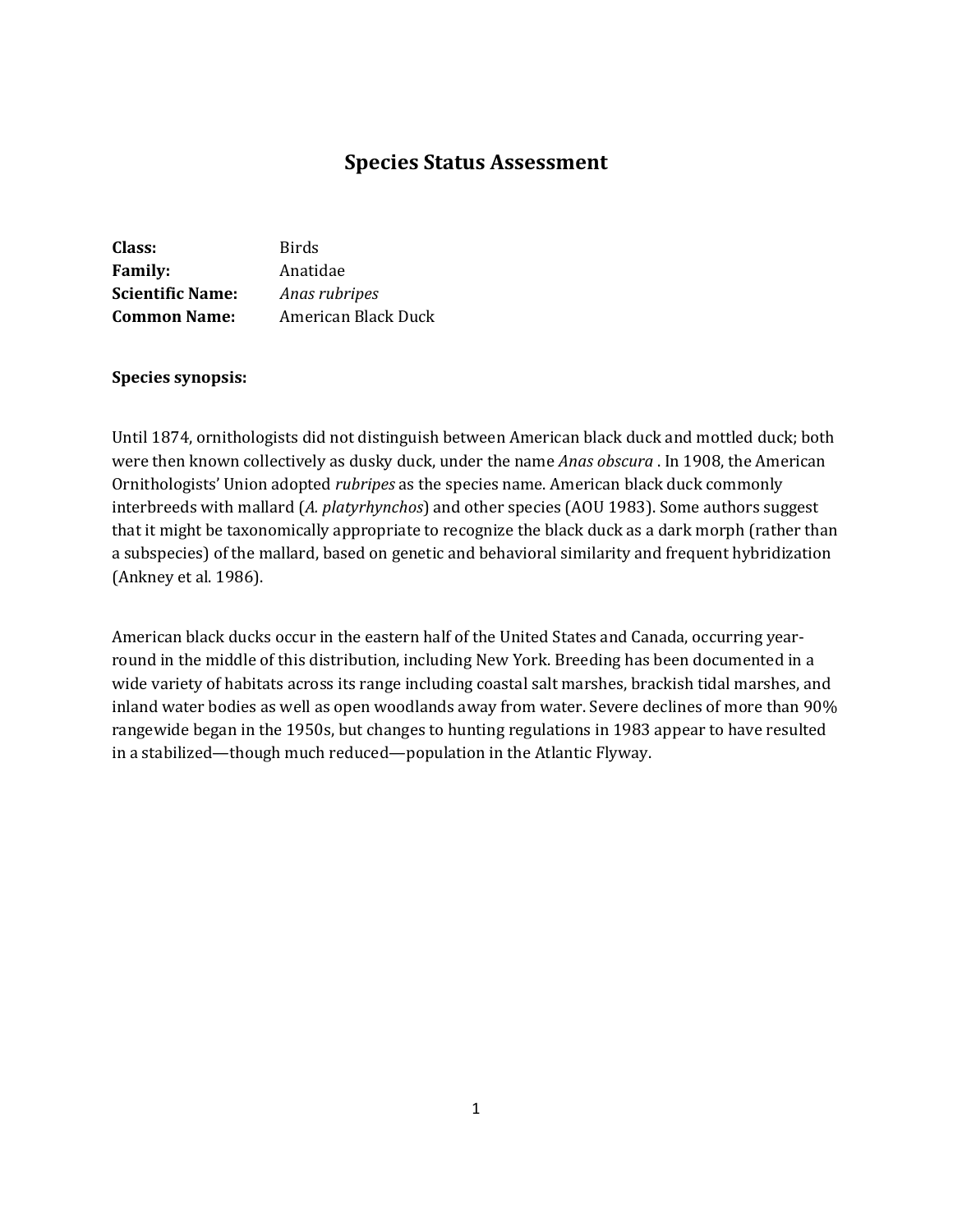## **I. Status**

#### **a. Current Legal Protected Status**

| i.  | Federal                          | Not Listed | Candidate:<br>No.    |
|-----|----------------------------------|------------|----------------------|
| ii. | New York                         | SGCN       |                      |
|     | b. Natural Heritage Program Rank |            |                      |
| i.  | Global                           | G5         |                      |
| ii. | <b>New York</b>                  | S3B, SNRN  | Tracked by NYNHP? No |

#### **Other Rank:**

NY Natural Heritage Program Watch List

## **Status Discussion:**

American black duck is a game species with an open season in New York. Black ducks are widespread across New York, though less common in western New York. Breeding Bird Atlas data (2000-2005), Breeding Bird Survey data (1965-2005), and Breeding Waterfowl Plot Survey data (1989-2012) for New York show a declining trend. Winter counts in the Atlantic Flyway show that numbers have declined range wide by as much as 50% since the 1950s. Changes to hunting regulations seem to have resulted in stabilization of winter counts in the Atlantic Flyway in the past 30 years. Population indexes from surveys conducted mostly in Canada show a stable to increasing population since 1990.

## **II. Abundance and Distribution Trends**

**a. North America:** 

| ī.  | <b>Abundance</b> |             |            |         |
|-----|------------------|-------------|------------|---------|
|     | declining        | _increasing | $X$ stable | unknown |
| ii. | Distribution:    |             |            |         |
|     | declining        | increasing  | stable     | unknown |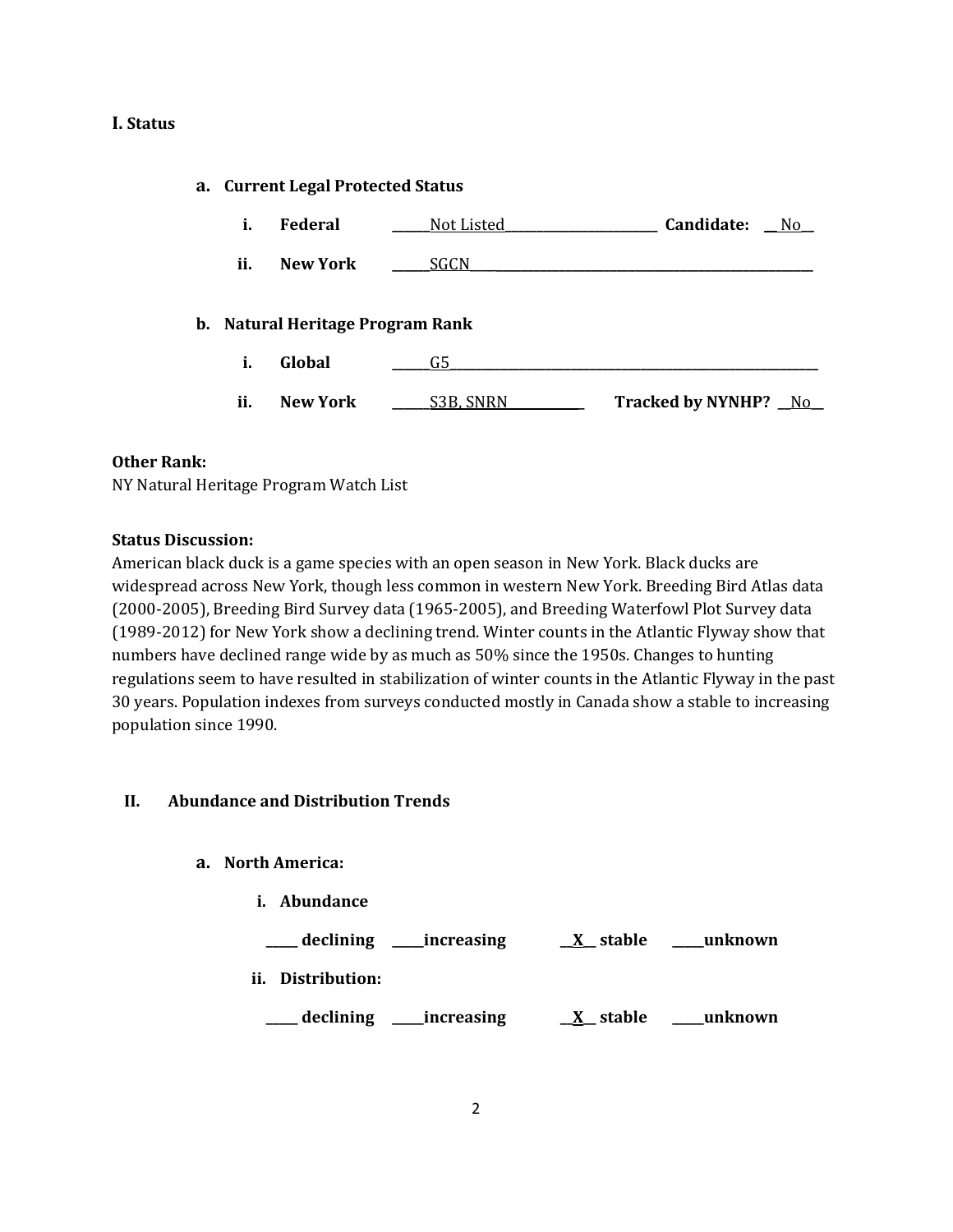**Time frame considered: \_\_\_**Stable in the past 30 years though dramatic long-term \_\_\_decline since 1950s.**\_\_\_\_\_\_\_\_\_\_\_\_\_\_\_\_\_\_\_\_\_\_\_\_\_\_\_\_\_\_\_\_\_\_\_\_\_\_\_\_\_\_\_\_\_\_\_\_\_\_\_\_\_\_\_\_\_\_\_\_\_\_\_\_\_\_\_\_\_\_** 

## **b. Regional**

|  | Abundance |
|--|-----------|
|--|-----------|

- **\_\_\_\_\_ declining \_\_\_\_\_increasing \_\_X\_\_ stable \_\_\_\_\_unknown**
- **ii. Distribution:**

**\_\_\_\_\_ declining \_\_\_\_\_increasing \_\_X\_\_ stable \_\_\_\_\_unknown Regional Unit Considered: \_\_\_\_\_**Atlantic Flyway **\_\_\_\_\_\_\_\_\_\_\_\_\_\_\_\_\_\_\_\_\_\_\_\_\_\_\_\_\_\_\_\_\_\_\_\_\_\_** 

**Time frame considered: \_\_\_**Stable in the past 30 years despite dramatic long-term decline since 1950s.**\_\_\_\_\_\_\_\_\_\_\_\_\_\_\_\_\_\_\_\_\_\_\_\_\_\_\_\_\_\_\_\_\_\_\_\_\_\_\_\_\_\_\_\_\_\_\_\_\_\_\_\_\_\_\_\_\_\_\_\_\_** 

# **c. Adjacent States and Provinces**

| CONNECTICUT         |                                                              | Not Present _______ | No data ______ |
|---------------------|--------------------------------------------------------------|---------------------|----------------|
| i. Abundance        |                                                              |                     |                |
|                     | <u>X</u> declining ____increasing _______stable _____unknown |                     |                |
| ii. Distribution:   |                                                              |                     |                |
|                     | <u>X</u> declining ____increasing ______stable _____unknown  |                     |                |
|                     |                                                              |                     |                |
|                     |                                                              |                     |                |
|                     |                                                              |                     |                |
| <i>i.</i> Abundance |                                                              |                     |                |
|                     |                                                              |                     |                |
| ii. Distribution:   |                                                              |                     |                |
|                     |                                                              |                     |                |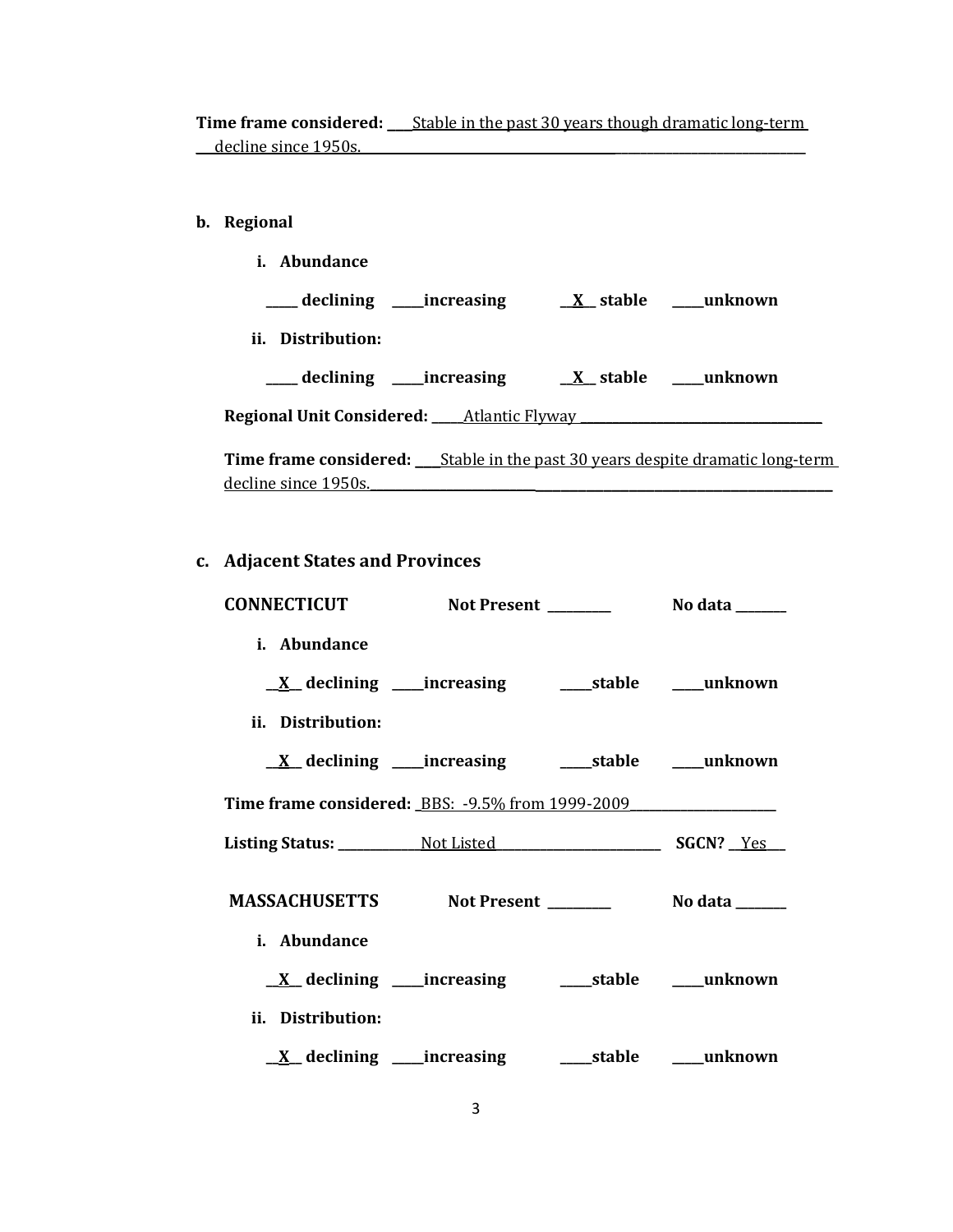|                   | Time frame considered: _BBS: -4.8% from 1999-2009                                |  |
|-------------------|----------------------------------------------------------------------------------|--|
|                   |                                                                                  |  |
| <b>NEW JERSEY</b> |                                                                                  |  |
| i. Abundance      |                                                                                  |  |
|                   | <u>X</u> declining ____increasing ______stable _____unknown                      |  |
| ii. Distribution: |                                                                                  |  |
|                   | <u>X</u> declining ____increasing ______stable ____unknown                       |  |
|                   | <b>Time frame considered:</b> BBS: -5.6% from 1999-2009                          |  |
|                   |                                                                                  |  |
| <b>ONTARIO</b>    |                                                                                  |  |
| i. Abundance      |                                                                                  |  |
|                   | <u>X</u> declining ____increasing ______stable _____unknown                      |  |
| ii. Distribution: |                                                                                  |  |
|                   | <u>X</u> declining ____increasing ______stable ____unknown                       |  |
|                   | Time frame considered: 22% decline in last 20 years (Atlas data)                 |  |
|                   | Listing Status: ___________________Not Listed___________________________________ |  |
| PENNSYLVANIA      |                                                                                  |  |
| i. Abundance      |                                                                                  |  |
|                   | <u>X</u> declining ____increasing ______stable ____unknown                       |  |
| ii. Distribution: |                                                                                  |  |
|                   | <u>X</u> declining ____increasing ______stable ____unknown                       |  |
|                   | Time frame considered: BBS: -5.5% from 1999-2009 ______ __________               |  |
|                   |                                                                                  |  |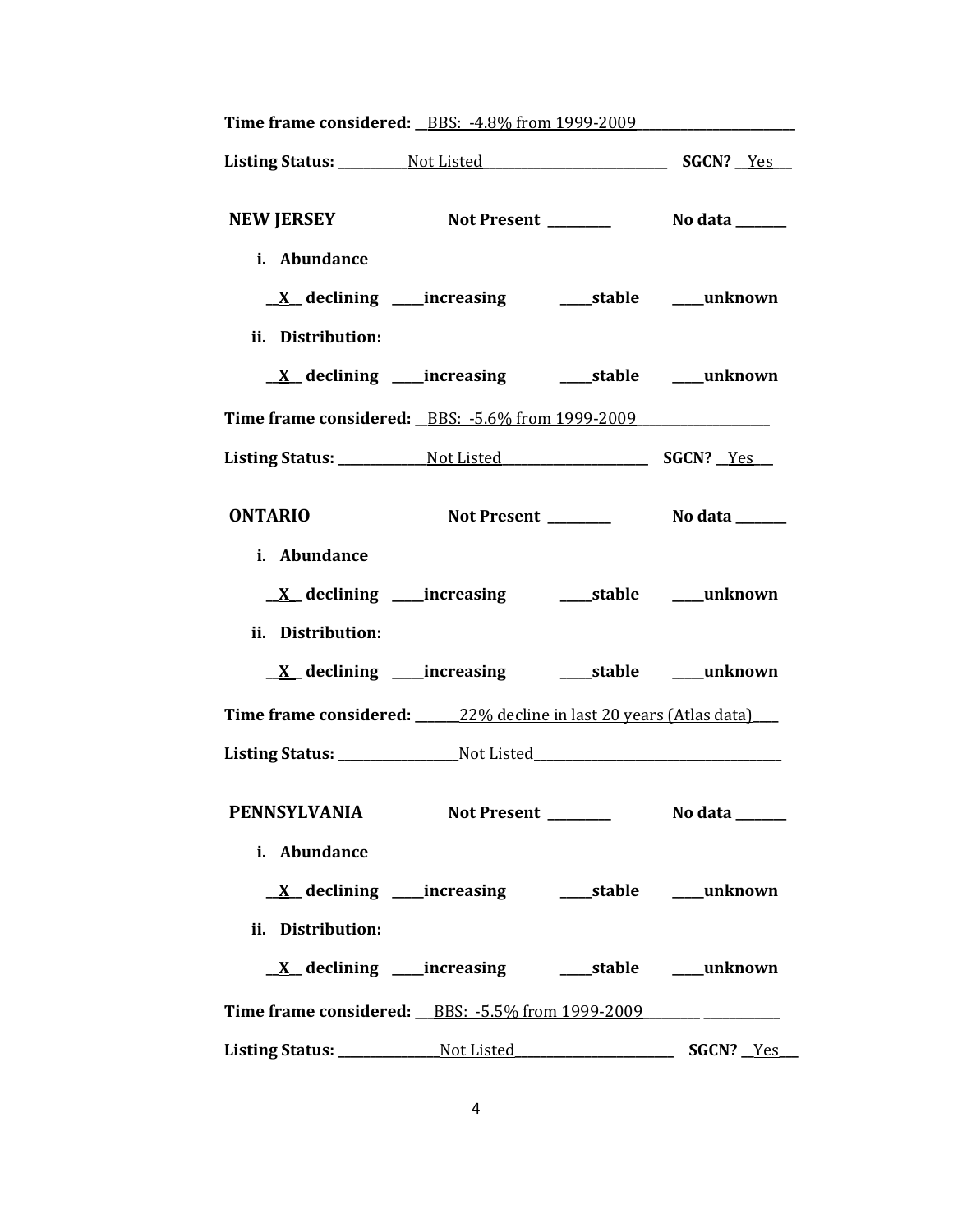|                   | QUEBEC Not Present __________ No data ______                           |  |
|-------------------|------------------------------------------------------------------------|--|
| i. Abundance      |                                                                        |  |
|                   | ___declining <u>X</u> _increasing ____stable ___unknown                |  |
| ii. Distribution: |                                                                        |  |
|                   | ___ declining <u>X</u> increasing ____ stable ____ unknown             |  |
|                   |                                                                        |  |
|                   |                                                                        |  |
|                   |                                                                        |  |
| i. Abundance      |                                                                        |  |
|                   |                                                                        |  |
| ii. Distribution: |                                                                        |  |
|                   | <u>X</u> declining ____increasing ______stable ____unknown             |  |
|                   | <b>Time frame considered:</b> BBS: -6.2% from 1999-2009 __ _ _________ |  |
|                   |                                                                        |  |
|                   |                                                                        |  |
| d. New York       |                                                                        |  |
| i. Abundance      |                                                                        |  |
|                   | <u>X</u> declining ____increasing _______stable _____unknown           |  |
| ii. Distribution: |                                                                        |  |
|                   | <u>X</u> declining ____increasing ______stable _____unknown            |  |
|                   | Time frame considered: 1980-85 to 2000-05                              |  |

# **Monitoring in New York.**

NYSDEC has conducted an annual Mid-winter Inventory since 1955 and breeding waterfowl plot surveys since 1989.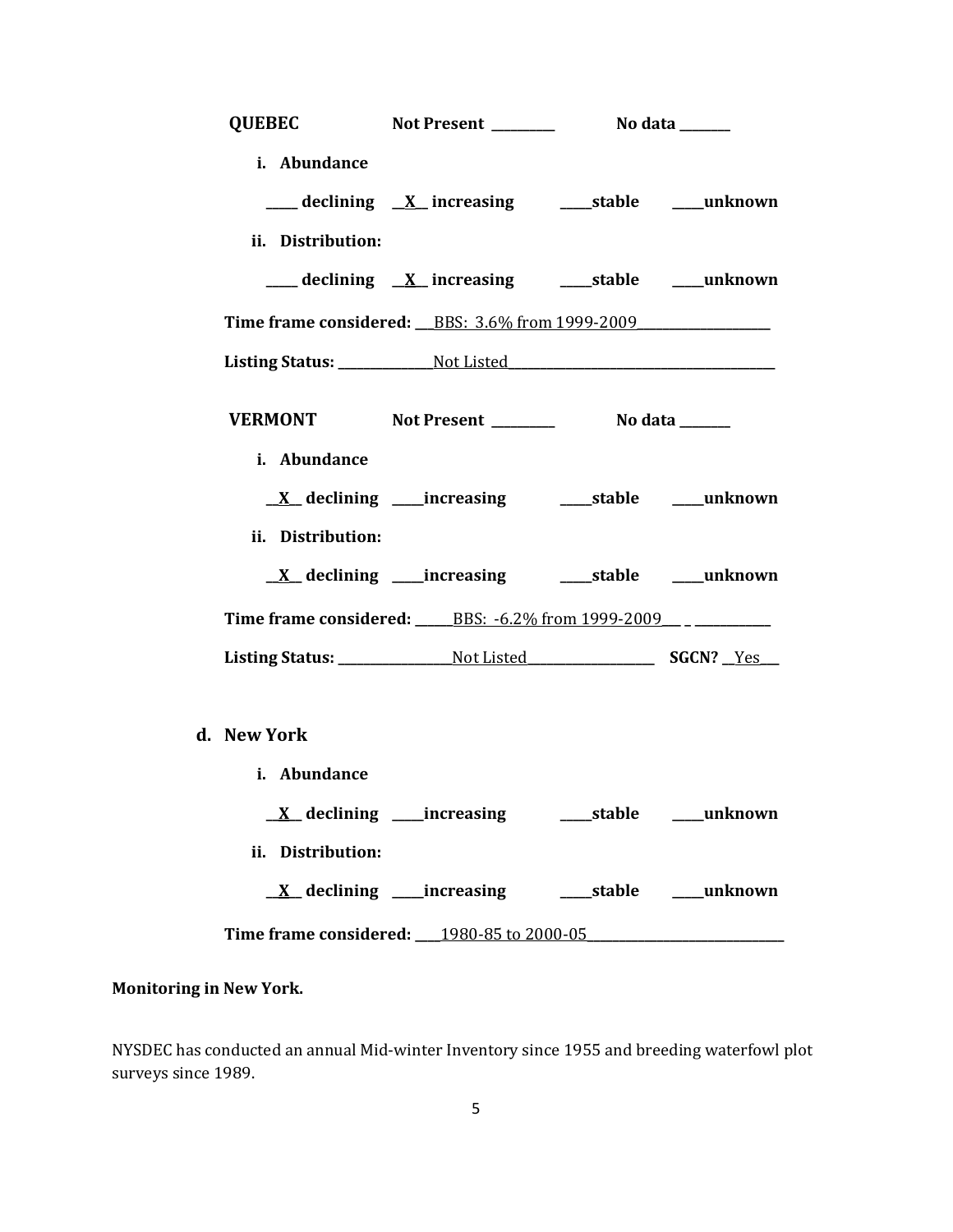## **Trends Discussion:**

The Mid-winter Inventory: between the periods 1955–1960 and 1991–1995, mean numbers declined 63% in the Mississippi Flyway (205,000 to 76,000) and 43% in the Atlantic Flyway (398,000 to 225,000; Serie and Cruz 1997). After substantial reduction in harvest (i.e., 39–65% for each state in the Atlantic Flyway referenced to 1977–1981 average harvest) beginning in 1983 (Serie and Cruz 1997), and more restrictive regulations in 1989–1990 in Canada (Dilworth-Christie and Dickson 1997), numbers stabilized at about 280,000 (Longcore and Clugston 1998) and began to increase in 1992 and has continued.

Winter counts in Atlantic Flyway averaged 36,000 in New York in the 1950s and 20,000 in the early 1980s. Since then, counts have remained stable around 17,500.

Breeding Bird Atlas data show a decline of 34% from the first Atlas (1980-85) to the second Atlas (2000-05). Breeding Bird Survey data show no significant trend range-wide but New York data show a nonsignificant decline from 0.30 bird/route in the late 1960s to 0.12 in the 1980s, and fewer than 0.08 birds/route in 2000.

The Atlantic Flyway Breeding Waterfowl Plot Surveys have shown a downward trend in breeding pairs and total population in New York and the Atlantic Flyway from 1989 to 2012. Breeding pair estimates for New York have ranged from a high of 11,077 pairs in 1991 to a low of 289 pairs in 2010. Total population estimates for New York have fluctuated greatly over the survey period while total population estimates for the Atlantic Flyway have shown a steady decline from a high of 87,009 in 2000 to a low of 28,619 in 2012.

The U.S. Fish and Wildlife Service, in conjunction with the Canadian Wildlife Service, estimates black duck breeding populations annually through the Waterfowl Breeding Population and Habitat Survey. Since 1990, the core black duck breeding areas of Ontario, Quebec, Maine, and the Maritime Providences have been surveyed and show a stable to slightly increasing population.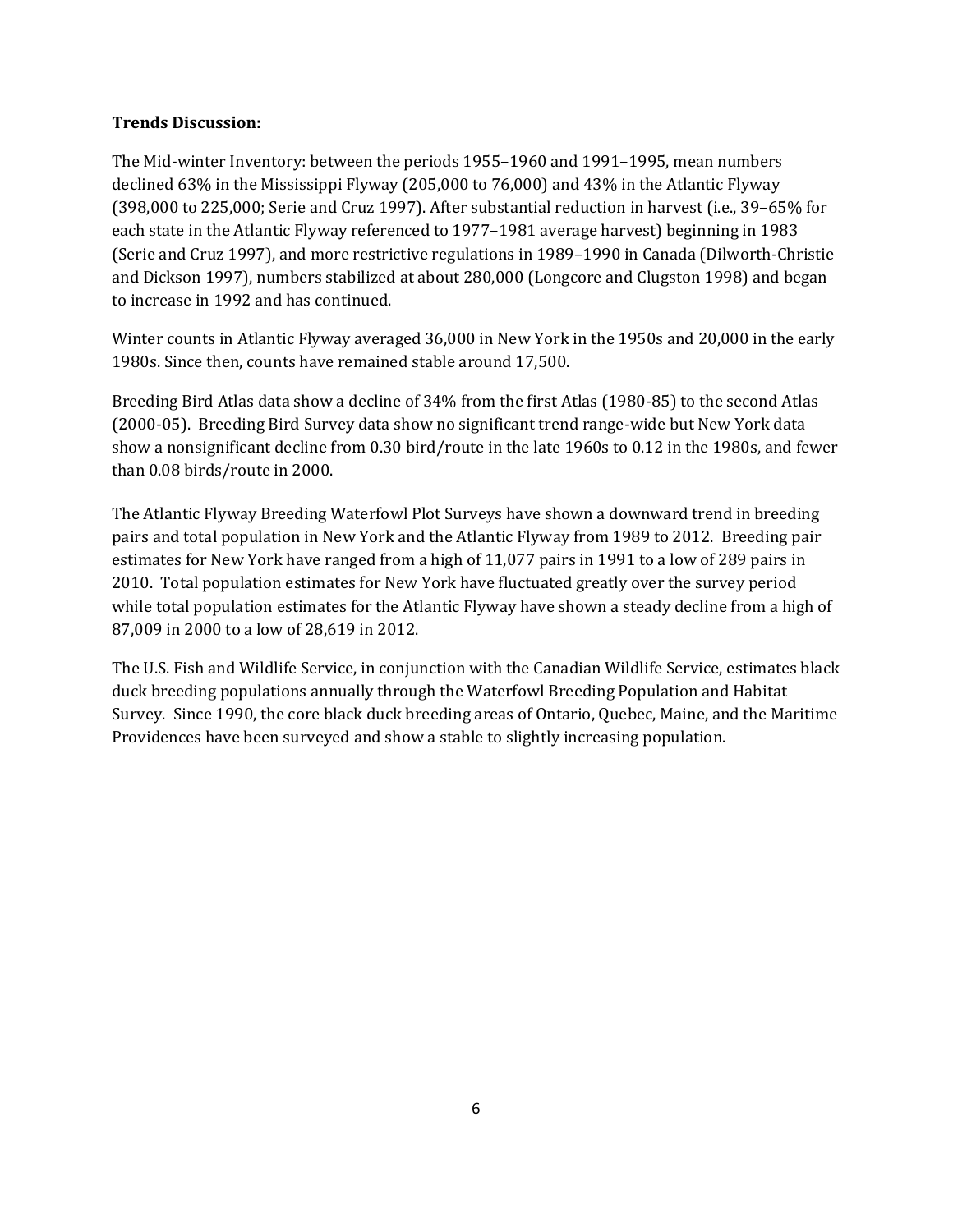





Figure 2: Distribution of black duck in North America (Birds of North America Online)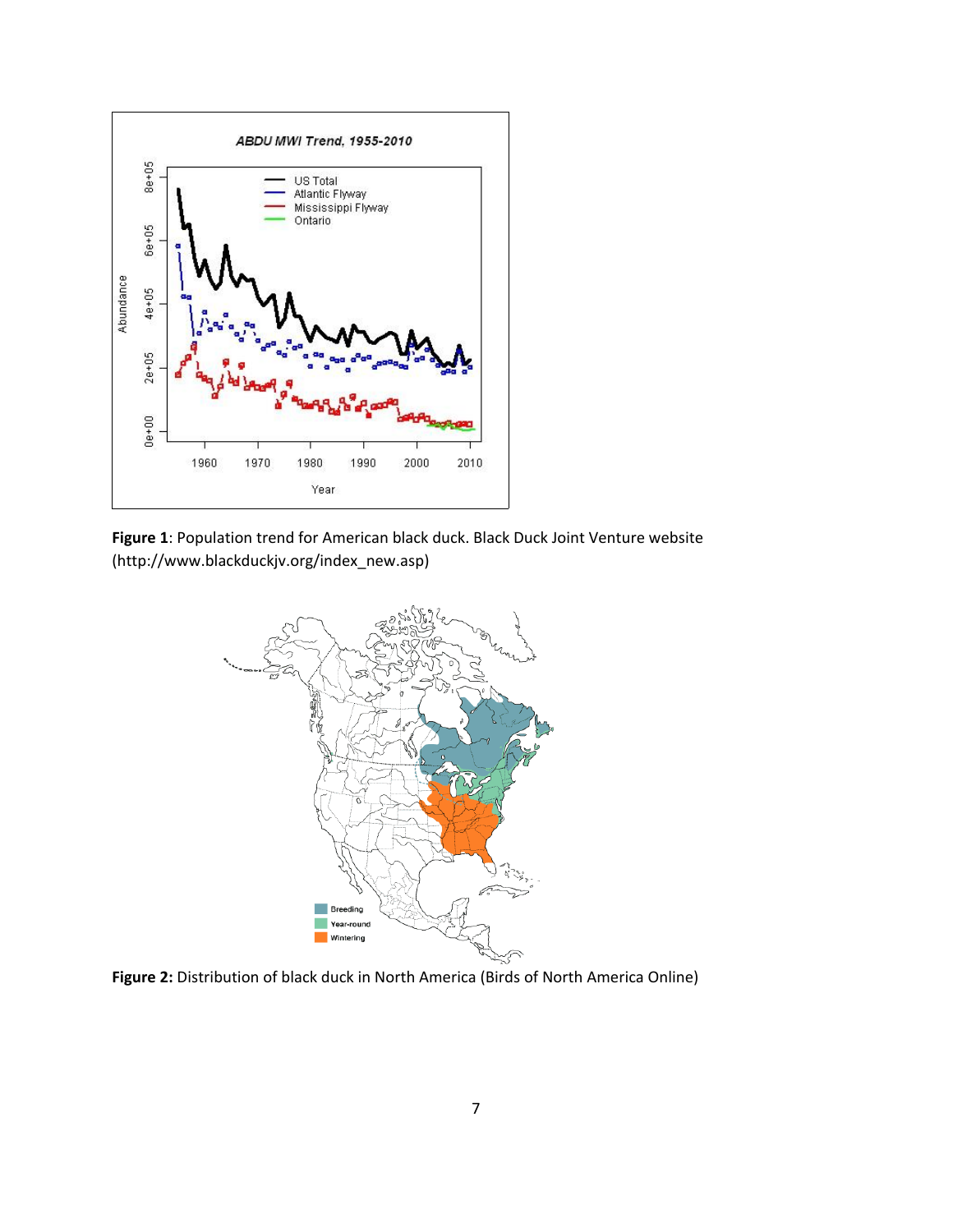

**Figure 3**: Distribution of black duck in New York (McGowan and Corwin 2008)



**Figure 4**: Conservation status of black duck in North America (NatureServe 2012)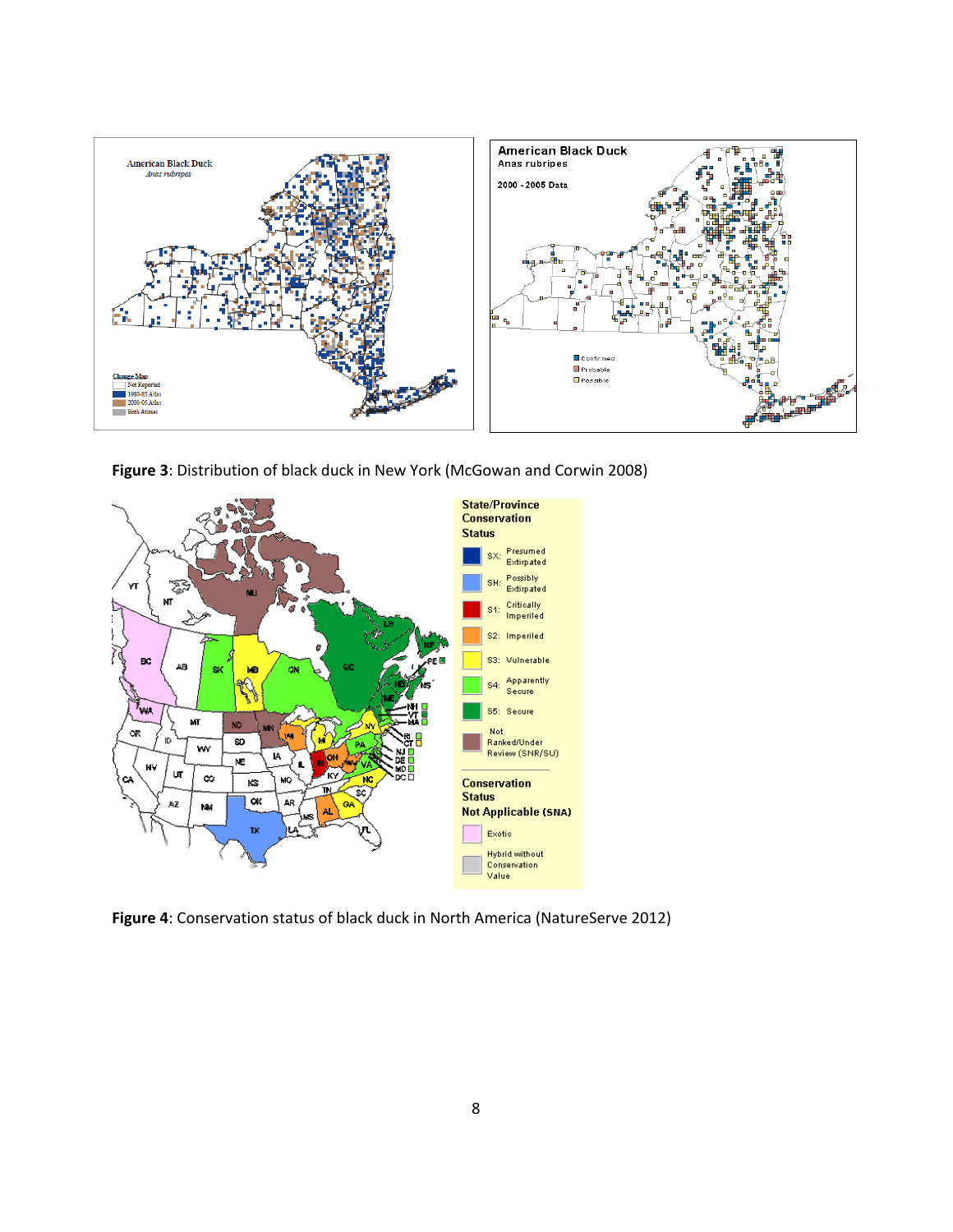

**Figure 5**: Estimates of breeding pairs of black duck in New York. Atlantic Flyway Harvest and Population Survey Data (USFWS).



**Figure 6**: Estimates of breeding pairs of black duck in the Atlantic Flyway. Atlantic Flyway Harvest and Population Survey Data (USFWS).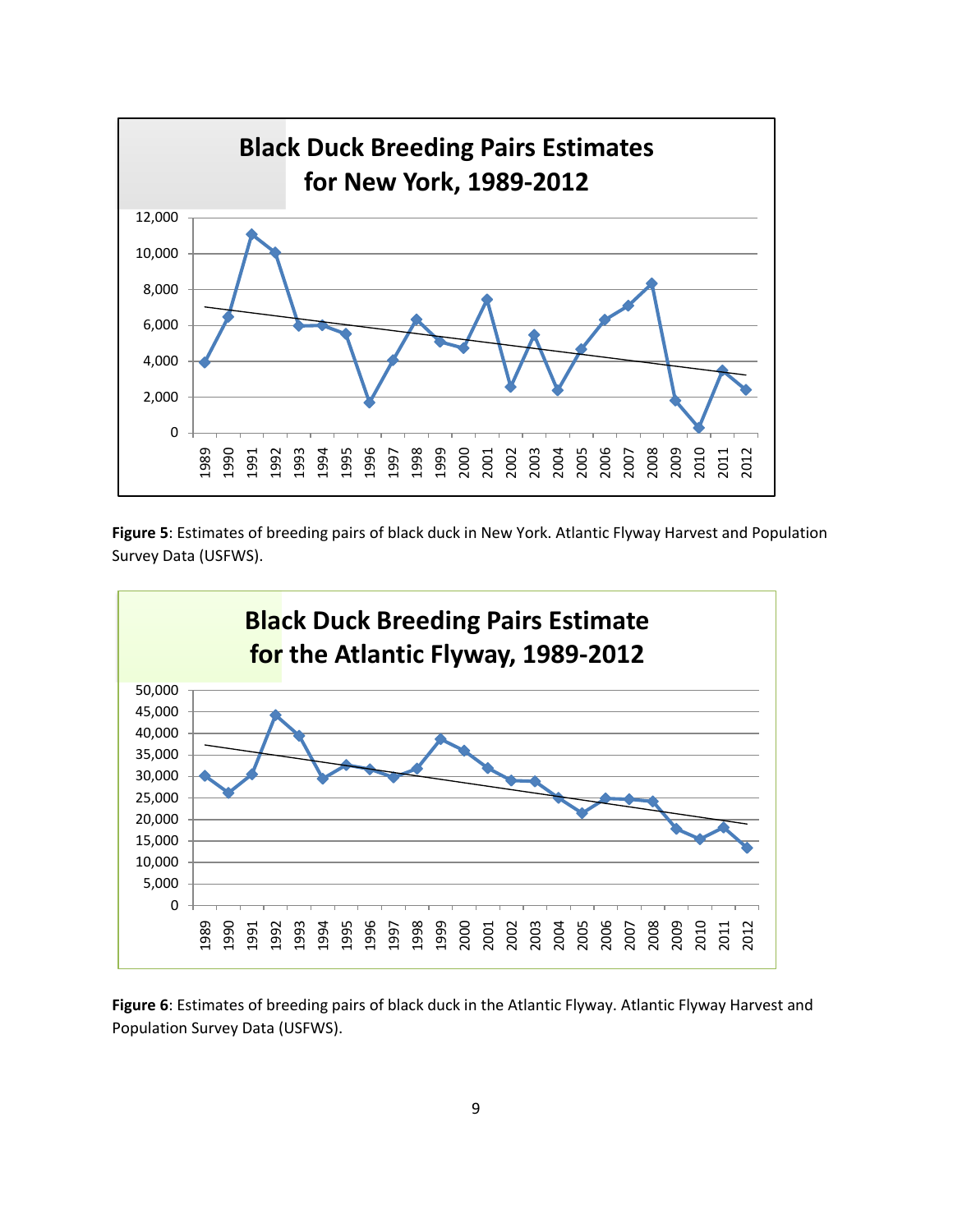

**Figure 6**: Black duck population estimates in New York. Atlantic Flyway Harvest and Population Survey Data (USFWS).



**Figure 7**: Black duck population estimates in the Atlantic Flyway. Atlantic Flyway Harvest and Population Survey Data (USFWS)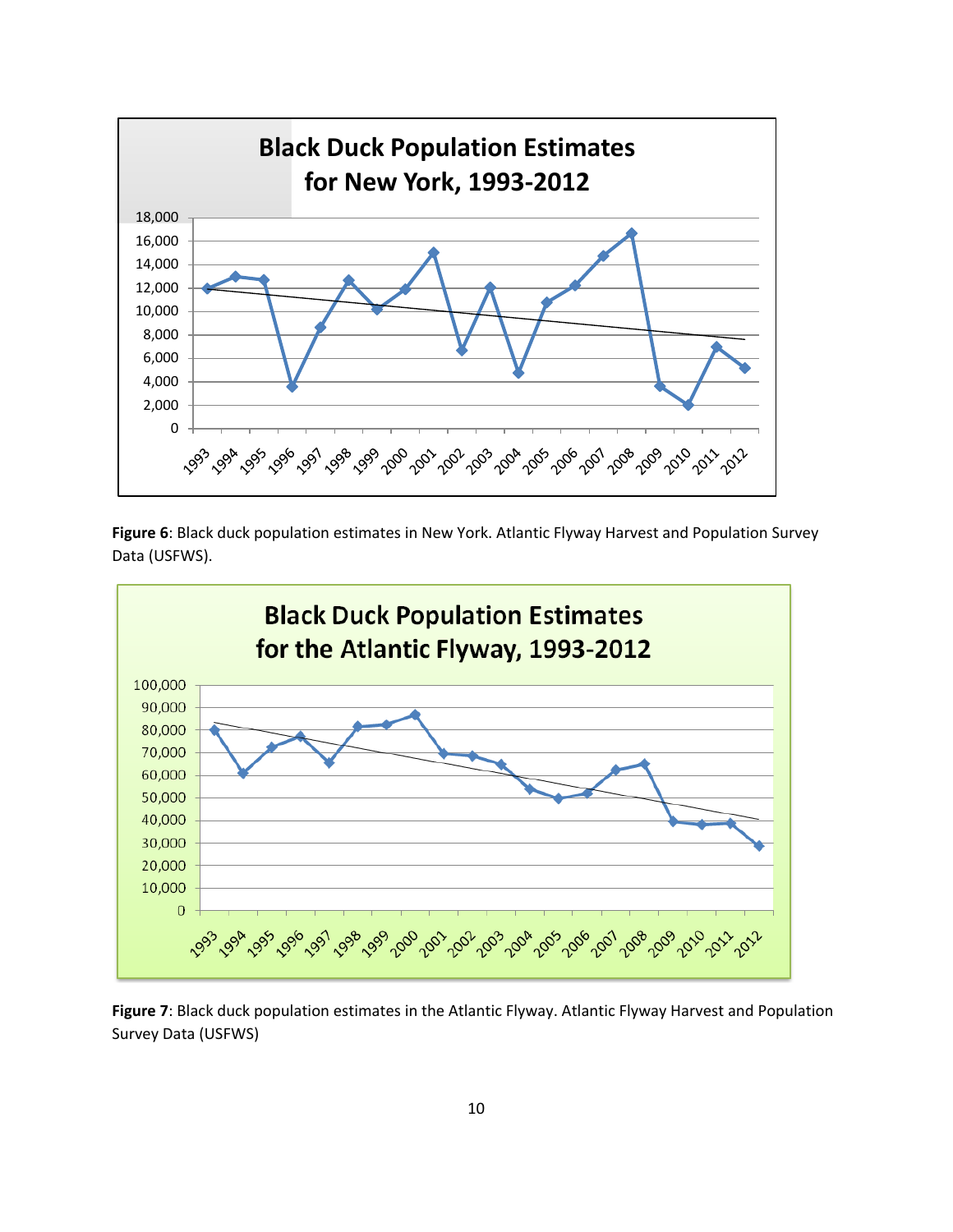

**Figure 8**: Breeding population estimates for black duck in the eastern survey area, 1990-2012. Waterfowl Population Status, 2012 (USFWS)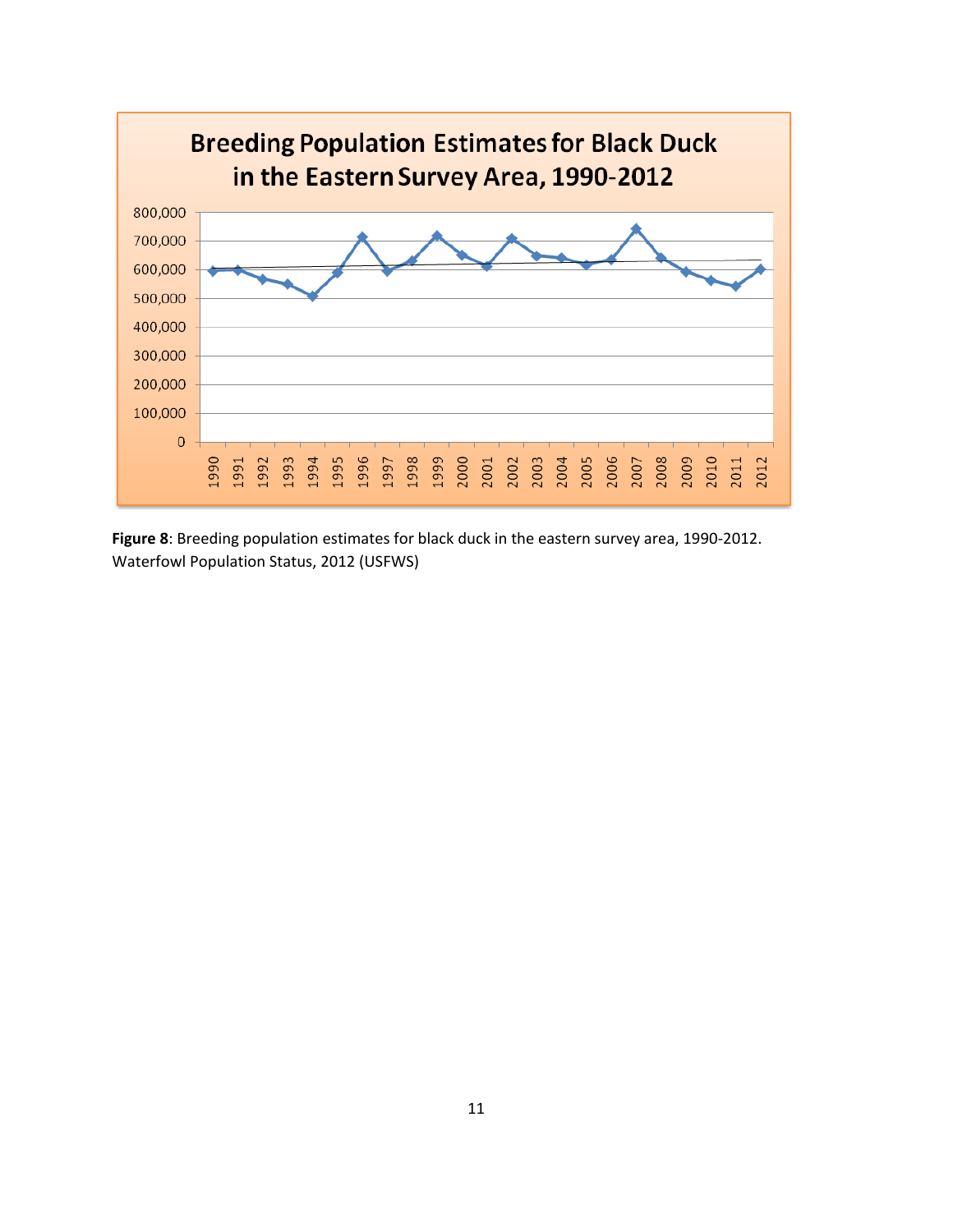## **III. New York Rarity, if known:**

| <b>Historic</b> | # of Animals | # of Locations | % of State |
|-----------------|--------------|----------------|------------|
| prior to 1970   |              |                |            |
| prior to 1980   |              |                |            |
| prior to 1990   |              | $1,102$ blocks | 10/        |

## **Details of historic occurrence:**

The first Breeding Bird Atlas (1980-85) documented occurrence in 1,102 survey blocks, 21% of the state (Andrle and Carroll 1988).

| Current | # of Animals | # of Locations | % of State |
|---------|--------------|----------------|------------|
|         |              | 728 blocks     | <b>14%</b> |

## **Details of current occurrence:**

The second Breeding Bird Atlas (2000-05) documented occurrence in 728 survey blocks, 14% of the state (McGowan and Corwin 2008). This represents a 34% decline in occupancy from 1980-85 to 2000-05.

# **New York's Contribution to Species North American Range:**

|   | <b>Distribution</b> (percent of NY where species occurs) | <b>Abundance</b> (within NY distribution) |
|---|----------------------------------------------------------|-------------------------------------------|
|   | $0 - 5\%$                                                | __ abundant                               |
|   | $6 - 10%$                                                | common                                    |
| X | 11-25%                                                   | $\underline{X}$ fairly common             |
|   | 26-50%                                                   | ___ uncommon                              |
|   | $>50\%$                                                  | rare                                      |

# **NY's Contribution to North American range**

- $-$  0-5%
- $X$  6-10%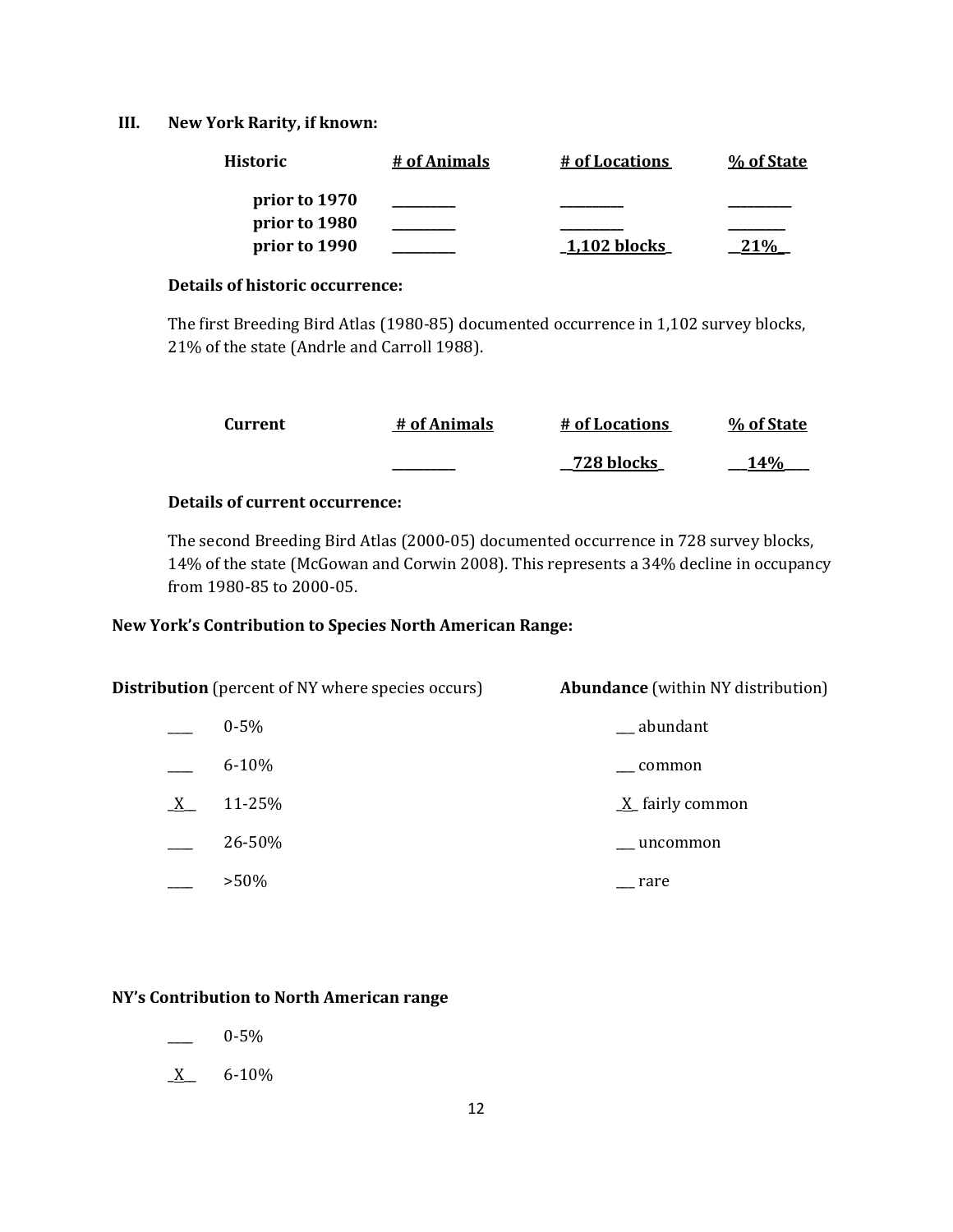- \_\_\_\_ 11-25%
- \_\_\_\_ 26-50%
	- \_\_\_\_ >50%

# **Classification of New York Range**

 $X$  Core

\_\_\_\_\_ Peripheral

\_\_\_\_\_ Disjunct

**\_\_\_\_\_\_\_\_\_\_\_** 

**Distance to core population:** 



**Figure 9**: Estimated black duck harvest in New York, 1999-2012 Atlantic Flyway Harvest and Population Survey Data (USFWS)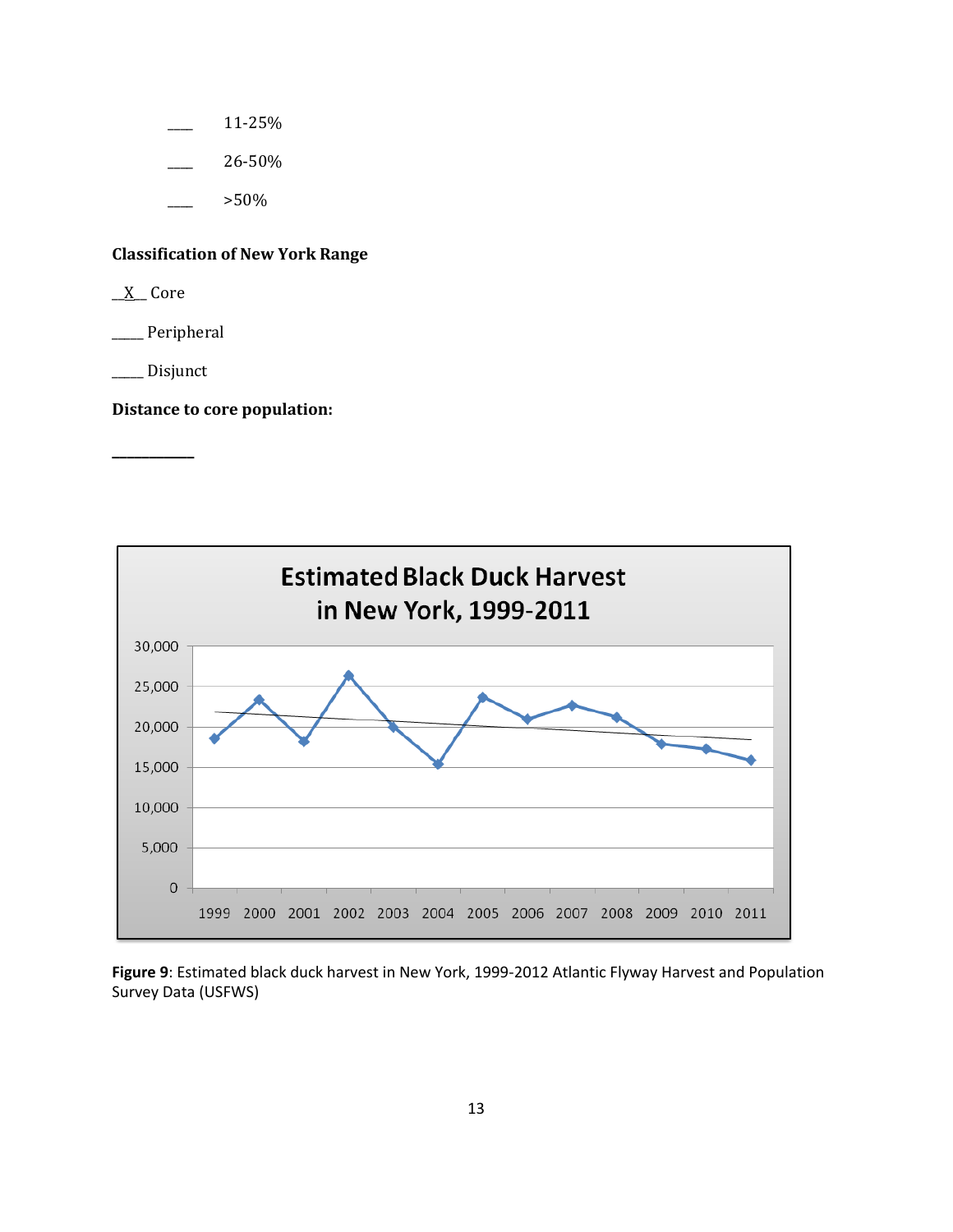

**Figure 10**: Estimated black duck harvest in the Atlantic Flyway, 1999-2012. Atlantic Flyway Harvest and Population Survey Data (USFWS)

## **IV. Primary Habitat or Community Type:**

- 1. Hardwood Swamp
- 2. Floodplain Forest
- 3. Open Acidic Peatlands
- 4. Coastal Plain Pond
- 5. Freshwater Marsh
- 6. Wet Meadow/Shrub Swamp
- 7. Estuarine, Freshwater Intertidal, Benthic Geomorphology, Tidal Creek
- 8. Estuarine, Brackish Intertidal, Tidal Wetland, High Salt Marsh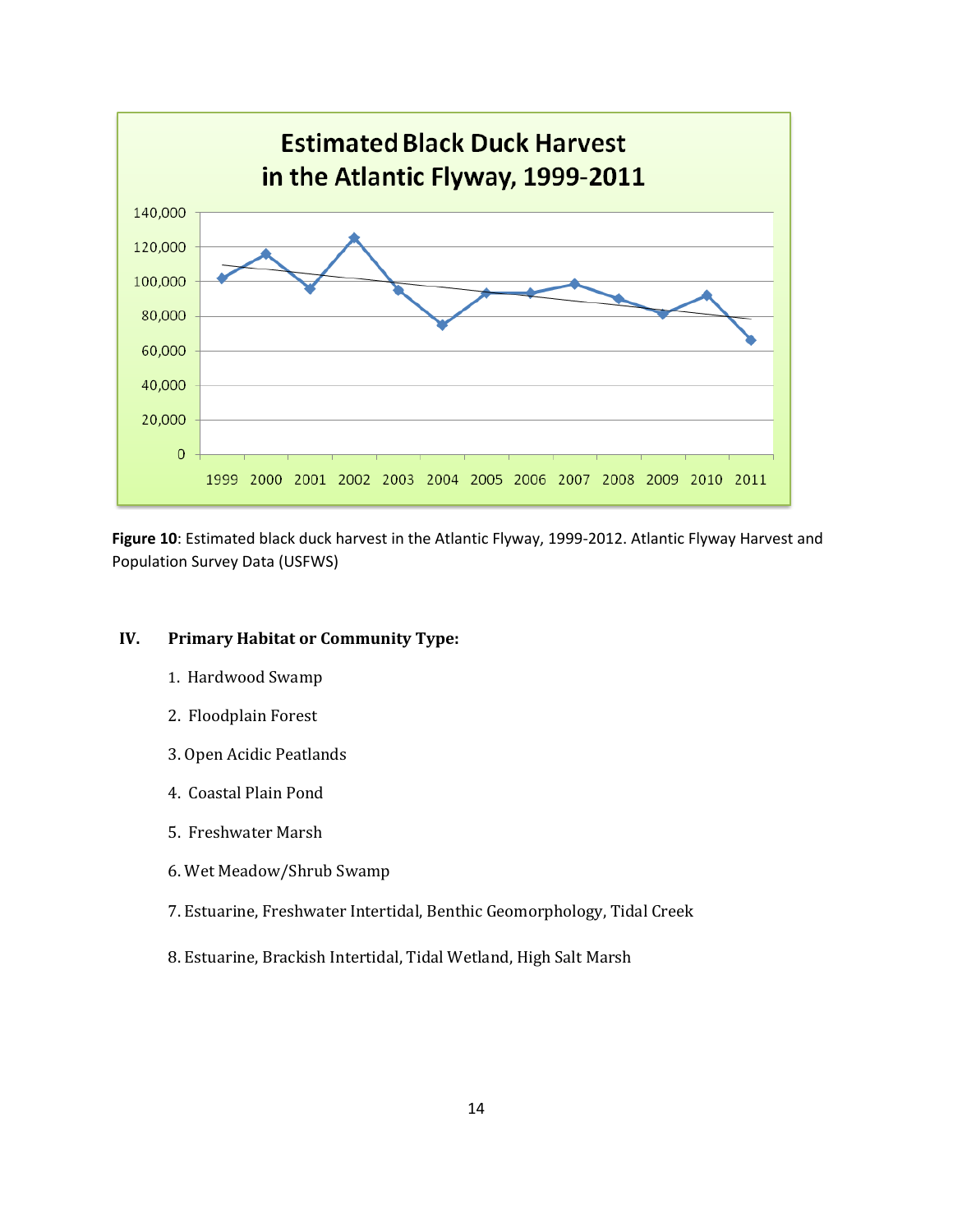## **Habitat or Community Type Trend in New York:**

| $\underline{X}$ Declining  | <u>_X_Stable</u>                                                       | Increasing         |                | <b>Unknown</b> |
|----------------------------|------------------------------------------------------------------------|--------------------|----------------|----------------|
|                            | Time frame of decline/increase: Coastal habitats declining since 1970s |                    |                |                |
| <b>Habitat Specialist?</b> |                                                                        | <b>Example SER</b> | X No           |                |
| <b>Indicator Species?</b>  |                                                                        | Yes                | N <sub>0</sub> |                |

#### **Habitat Discussion:**

 ponds, streams and even scrub fields and open woodlands some distance from water. Coastal American black duck is adaptable, nesting in boreal forest bogs and coastal marshes as well as habitats are known to be declining, with long-term rates of decline accelerating since the 1970s. Inland habitats are stable.

# **V. New York Species Demographics and Life History**

**\_\_X\_\_ Breeder in New York** 

- **\_\_X\_\_ Summer Resident**
- **\_\_X\_\_ Winter Resident**
- **\_\_\_\_\_ Anadromous**

**\_\_\_\_\_ Non-breeder in New York** 

- **\_\_\_\_\_ Summer Resident**
- **\_\_\_\_\_ Winter Resident**
- **\_\_\_\_\_ Catadromous**
- **\_\_\_\_\_ Migratory only**
- **\_\_\_\_\_ Unknown**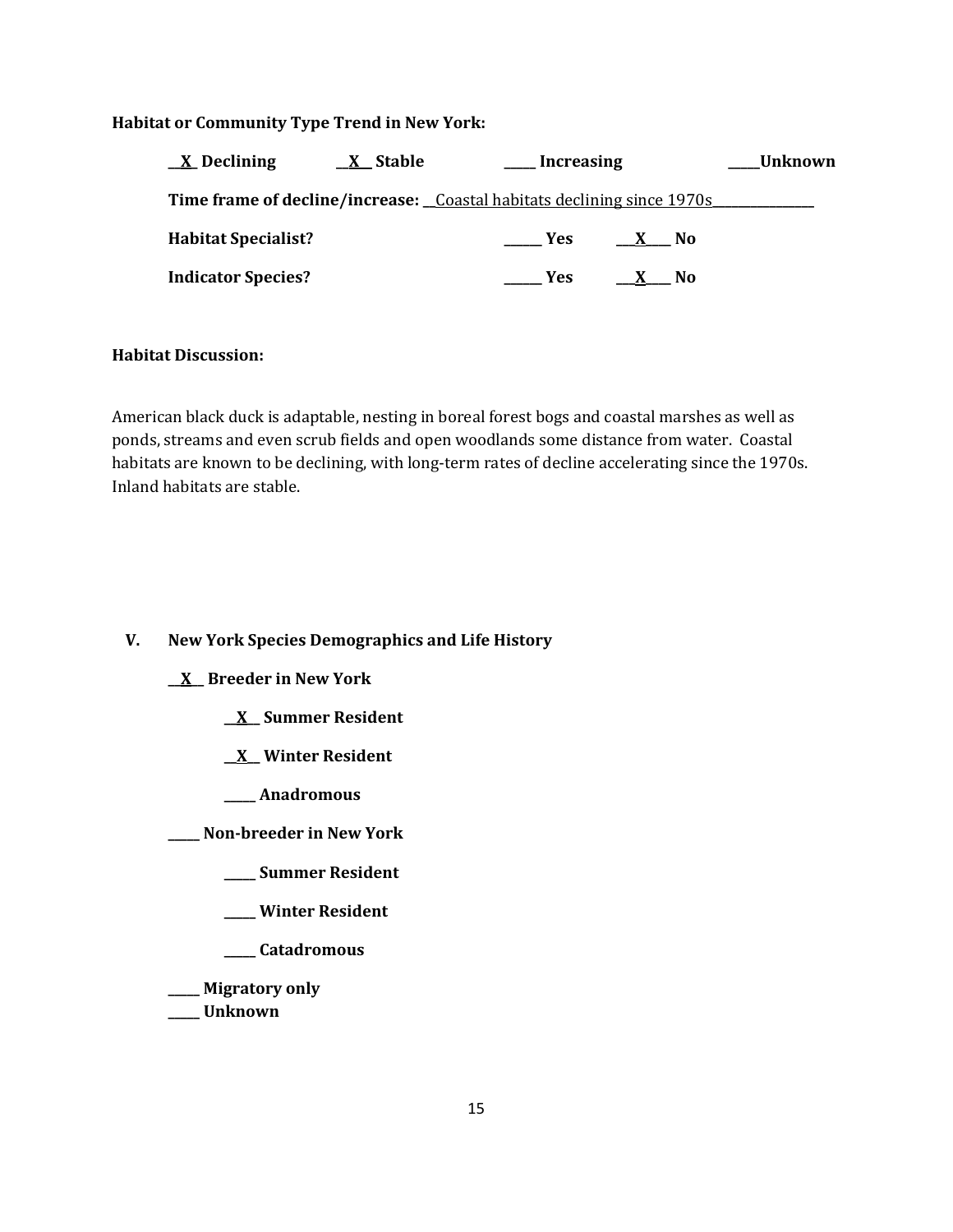#### **Species Demographics and Life History Discussion:**

Both females and males can breed in the first spring after hatching and breeding occurs annually thereafter. A skewed sex ratio may prevent some immature males from breeding in their first year. Maximum longevity is 26 yr, 5 mo for male banded at unknown age (Clapp et al. 1982). Black ducks have one clutch of 7-10 eggs per season, re-nesting occurs when nest fails. Fledged young disperse from a few to several hundred kilometers in any direction, often northward, from natal wetlands.

Predators on adults include northern goshawk, snowy owl, great horned owl, red-shouldered hawk, raccoon, red fox, mink, and coyote. Eggs are taken by American and fish crows, raccoon, black rat snake, red fox, and mink. Snapping turtle is a major predator on ducklings (Longcore et al. 2000).

In an assessment of vulnerability to predicted climate change conducted by the New York Natural Heritage Program, American black duck was identified as a second-priority species whose sensitivity should be assessed in the future (Schlesinger et al. 2011).

## **VI. Threats:**

 beaver impoundments should create more habitat for black duck. Changes to hunting regulations in Habitat loss is a concern for populations nesting in coastal marshes where erosion and development are issues. Elsewhere in the state habitat loss is not a concern; Swift (2008) notes that mallard and wood duck populations have been stable or increasing, and that increasing forest acreage and 1983 resulted in stabilization of mid-winter counts in the Atlantic Flyway, though populations remain about half of 1950s numbers. Increasing mallard populations (five times more numerous than in the 1960s) may have affected black duck populations through competitive exclusion and hybridization. This species is wary, and therefore more susceptible to human disturbance than mallard.

## **Are there regulatory mechanisms that protect the species or its habitat in New York?**

\_\_\_\_\_\_ No \_\_\_\_\_ Unknown \_\_\_X\_\_ Yes

American black duck is a game bird with an open season. The hunting season length and daily bag limit could be modified or the season could be closed. For 2013, the hunting season length in New York is 60 days and 1 black duck may be harvested per day.

 habitats and adjacent areas under Article 25 of the NYS Conservation Law. The Freshwater Wetlands Act provides protection for wetlands greater than 12.4 acres in size under Article 24 of the NYS Conservation Law. The Tidal Wetlands Act protects all tidal wetland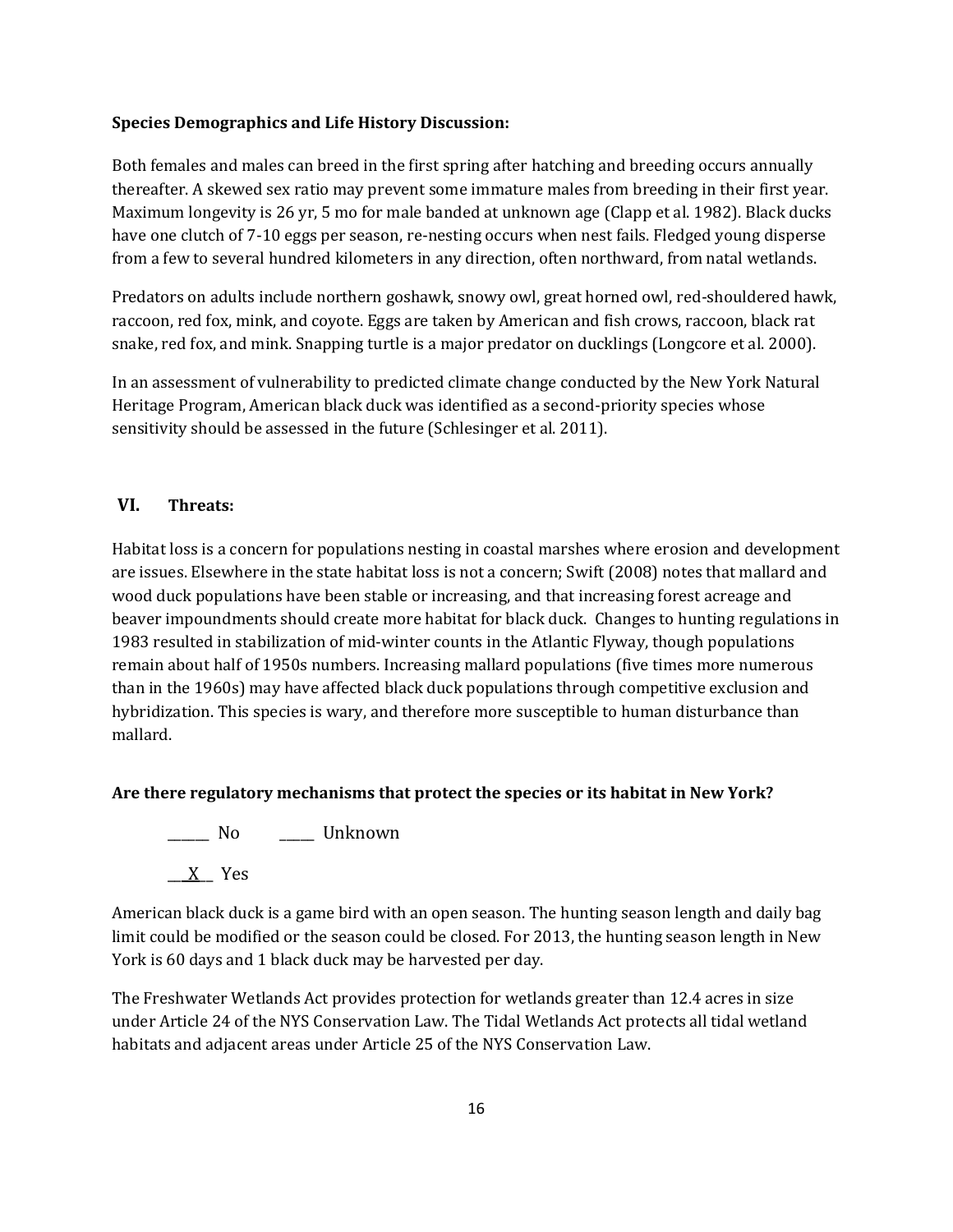# **Knowledge of management/conservation actions that are needed for recovery/conservation, or to eliminate, minimize, or compensate for the identified threats:**

| <b>Conservation Actions</b> |                                      |  |
|-----------------------------|--------------------------------------|--|
| <b>Action Category</b>      | <b>Action</b>                        |  |
| Land/Water Protection       | Site/Area Protection                 |  |
| Land/Water Protection       | Resource/Habitat Protection          |  |
| Land/Water Management       | Site/Area Management                 |  |
| Land/Water Management       | Invasive/Problematic Species Control |  |
| Law & Policy                | Policies & Regulations               |  |

Conservation actions following IUCN taxonomy are categorized in the table below.

The Comprehensive Wildlife Conservation Strategy (NYSDEC 2005) includes recommendations for the following actions for breeding waterfowl, and for American black duck in particular.

#### **Habitat management:**

- Maintain or increase abundance and suitability of emergent marsh habitats for breeding black ducks in the Adirondack region of the NE Lake Ontario-St. Lawrence, Lake Champlain, and Upper Hudson watersheds.
- Maintain or enhance approximately 25,000 acres of potential black duck breeding habitat in coastal areas of Lower Hudson/Long Island watershed, including protection and management of upland buffer areas.

#### **Habitat research:**

Conduct field studies to document critical habitats for black ducks breeding in the Lower Hudson/Long Island watershed.

## **Life history research:**

Investigate potential impacts of captive-reared mallard releases by shooting preserves and game bird breeders on black duck populations.

## **Modify regulation:**

Establish hunting regulations that will not adversely affect long-term status of waterfowl species breeding in New York.

## **Population monitoring:**

\_\_\_\_ Conduct annual statewide breeding waterfowl surveys to derive breeding pair estimates (±25%) for black ducks and other more common breeding waterfowl species.

## **Statewide baseline survey:**

\_\_\_\_ Conduct more intensive surveys for breeding black ducks in appropriate regions of New York to estimate overall abundance, document habitat use and design a long-term monitoring program (e.g., every 5 years).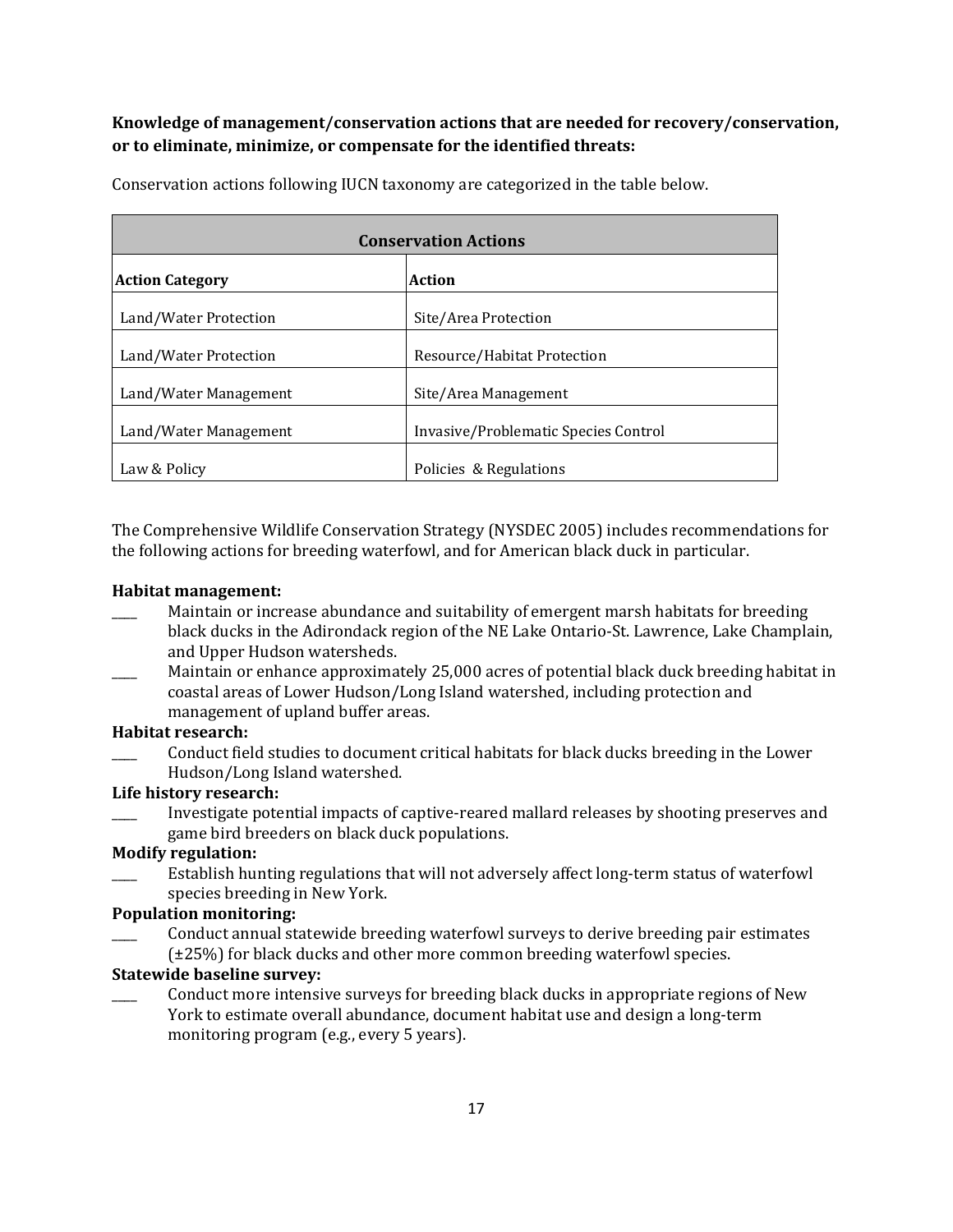## **VII. References**

Andrle, R.F. and J.R. Carroll. 1988. The Atlas of Breeding Birds in New York State. Cornell University Press, Ithaca, NY.

Ankey, C.D., D.G. Dennis, L.N. Wishard, and J.E. Seeb. 1986. Low genetic variation between black ducks and mallards. Auk 103:701-709.

AOU (American Ornithologists' Union). 1983. Check-list of North American birds, 6th ed. American Ornithologists' Union, Washington, DC.

Black Duck Joint Venture Management Board. 2008. Black Duck Joint Venture Strategic Plan 2008— 2013. U.S. Fish and Wildlife Service, Laurel, Maryland; Canadian Wildlife Service, Ottawa, Ontario. 51 pp.

Clapp, R. B., M. K. Klimkiewicz, and J. H. Kennard. 1982. Longivity records of North American birds: Gaviidae through Alcidae. J. Field Ornithol. 53:81-124.

Dilworth-Christie, P. and K. M. Dickson. 1997. Status of migratory game birds in Canada-November 3, 1997. Can. Wildl. Serv. Ottawa, ON.

Klimstra, J.D. et al., compiler. 2012. Atlantic Flyway harvest and population survey data book. U.S Fish and Wildlife Service, Laurel, MD.

Longcore, J. R. and D. A. Clugston. 1998. The American Black Duck. Pages 196-198 *in* Status and trends of the Nation's biological resources. Vol. 1 (Mac, M., P. Opler, P. Doran, L. Huckaby, and C. Puckett, Eds.) U.S. Dept. of the Interior, Washington, D.C.

McGowan, K.J. and K. Corwin, eds. 2008. The Second Atlas of Breeding Birds in New York State. Cornell University Press, Ithaca, NY.

New York State Department of Environmental Conservation (NYSDEC). 2005. New York State Comprehensive Wildlife Conservation Strategy. <http://www.dec.ny.gov/index.html>

Serie, J. and B. Cruz. 1997. Atlantic Flyway waterfowl harvest and population survey data. Office of Migratory Bird Manage., U.S. Fish and Wildl. Serv. Laurel, MD.

Schlesinger, M.D., J.D. Corser, K.A. Perkins, and E.L. White. 2011. Vulnerability of at-risk species to climate change in New York. New York Natural Heritage Program, Albany, NY.

Swift, B. 2008. American black duck, *Anas rubripes*. Pages 100-101 *in* The Second Atlas of Breeding Birds in New York State, edited by K.J. McGowan and K. Corwin. Cornell University Press, Ithaca, NY.

U.S. Fish and Wildlife Service. 2012. Waterfowl population status, 2012. U.S. Department of the Interior, Washington, D.C. USA.